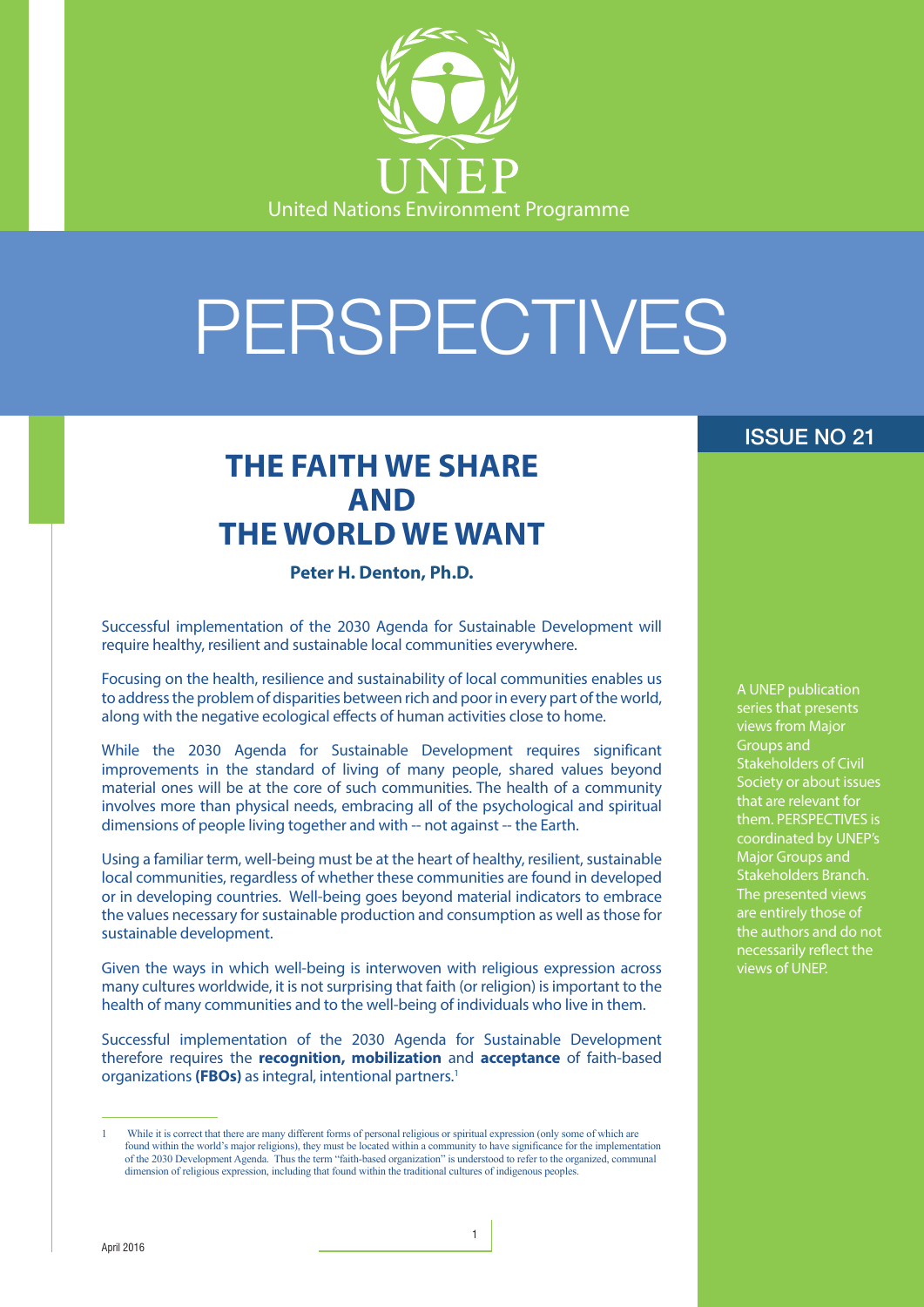#### **Living Close to Home**

The success of the first eight Sustainable Development Goals is entirely dependent on their realization in the contexts of local communities, primarily in developing countries. Whether it is ending extreme poverty (Goal 1); ending hunger (Goal 2); providing access to clean water and effective sanitation (Goal 6); ensuring reliable energy (Goal 7); providing education for all (Goal 4); achieving gender equity for women and girls (Goal 5) or work for all (Goal 8), all of them hinge on the promotion of healthy lives and well-being within the local community (Goal 3).

None of these are distant goals; they are reflected in the daily lives of people in the communities where they live, enhanced or undermined by the social, cultural, political and economic institutions that shape each place and how people there live together. With the exception of "well-being" in Goal 3, material measures and indicators of progress toward each goal may be identified and used in local contexts, close to home.

"Well-being" is another story, because while there are measures and indicators for physical health (such as rates of disease; mortality; and so on), there are no positive measures of psychological health. Beyond counting the number of diagnoses -- something dependent on the existence of professionals who can make this assessment – neither psychological nor spiritual health have material benchmarks.

Despite the valiant efforts of some advocates, you simply can't count "happy". We can correlate misery with the lack of the necessities of life (hence the SDGs noted above) and address these physical concerns through improving the physical lives of people in their local communities, but we can't correlate affluence with happiness. Rich people can be unhappy, just as poor people can be happy, with all stops possible in between. Well-being therefore deals with something other than material measures and indicators.

If we want to address "well-being" within local communities, we need to find another way to determine what it is and how to enhance it, towards fulfilling the 2030 Agenda.

#### **Don't Worry, Just Be Happy**

While sometimes all it takes is a song to make us happy, that is not enough when we are considering how to move the world's population toward a sustainable future, one community at a time.

One of the causes of unhappiness, however, seems to be our fixation with material things. Emphasizing production as part of a mechanical paradigm of perpetual growth has led to an unsustainable global culture. Given the physical limits of the planet itself and our consumption of many non-renewable resources, other measures of our material prosperity (and our wellbeing) are required.

Whatever material indicators say about the ranking of any country on the Human Development Index, by themselves these indicators are not enough. Similarly, however Gross Domestic Product (GDP) or some economic equivalent is measured, it is not a sufficient measure of the well-being of the country itself or of any community within it – and still less of an indicator of the well-being of individuals. This is why in recent years there have been efforts to articulate some other set of indicators, some other means of combining quantitative and qualitative assessment of the health and well-being of communities. The Gross Happiness Index (inaugurated by Bhutan in 1972) is one such example of alternative metrics for assessing social wealth and well-being.

With all the different actors involved, there are obviously multiple pathways towards the realization of the 2030 Sustainable Development Agenda. After all, sustainability is primarily a social and cultural problem, not a scientific or technological one. While economic and politics are entwined with any potential solutions, social and cultural institutions (including religious ones) will either prove to be friend or foe in efforts we make both towards sustainable development and sustainable consumption and production.

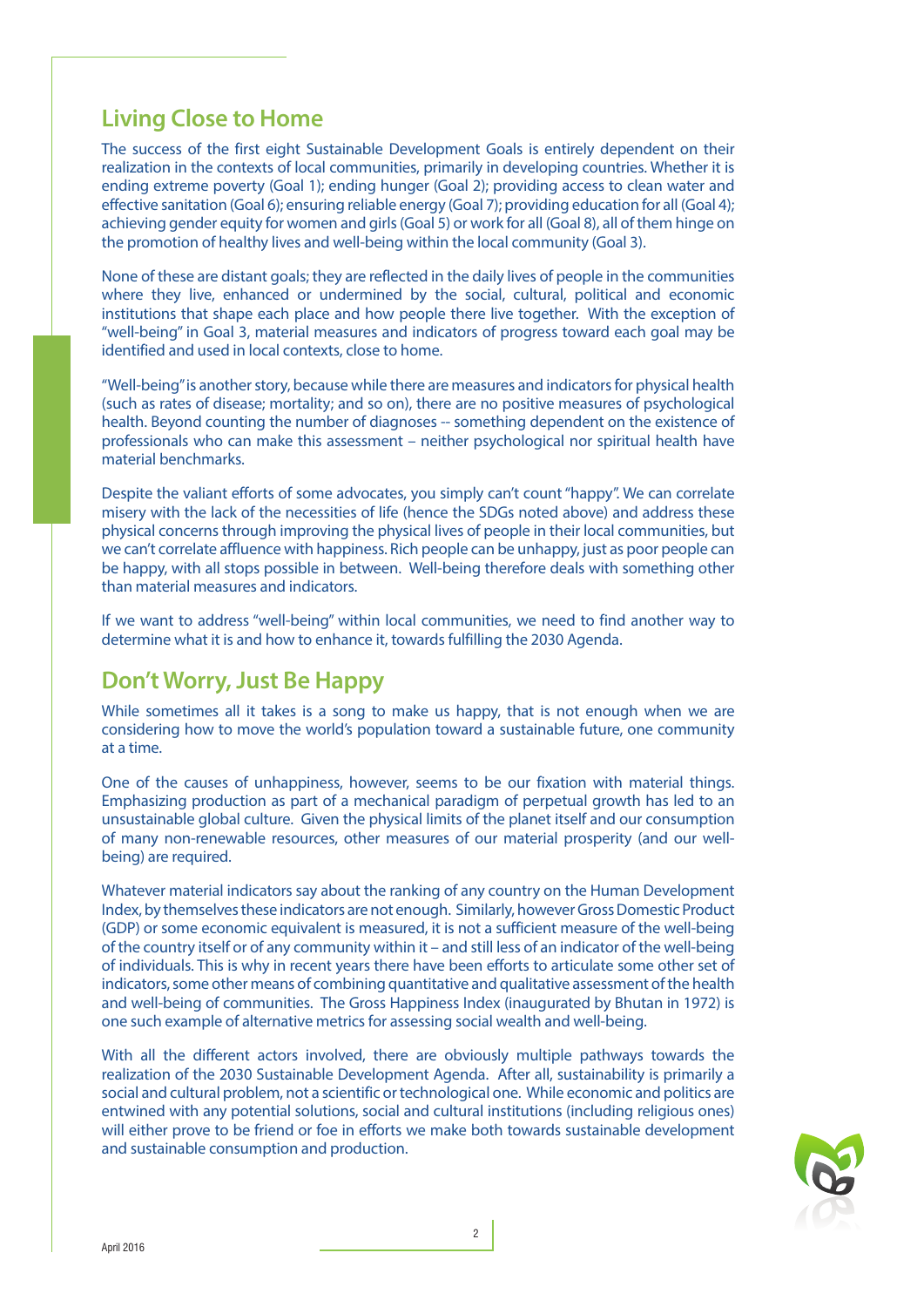### **Recognizing the Role of FBOs**

Ecologists have observed "all adaption is local." Not surprisingly, this fundamental ecological principle also applies to social adaptation and (most importantly) to social adaption in a climatechanging world.2 Similarly, social development is also local.

These points are worth keeping in mind as the Sustainable Development Goals and targets are surveyed. While the 2030 Agenda was agreed to and approved at an international level by member states, its success will be observed and measured at the level of individuals living within their local communities in every country and region.

Successful implementation of the 2030 Agenda therefore must necessarily happen from the ground up, from the local level to successively larger contexts. The dilemma, of course, is that if both adaptation and development are local, what works in one area may or may not work as effectively elsewhere. The SDGs are global goals, after all.

Institutional efforts to promote sustainable development, as well as sustainable lifestyles, somehow must not only recognize local circumstances and the autonomy of the people who live there, but also find ways to mesh that local agenda with larger regional, national and global ones. Building a larger consensus requires the understanding and general acceptance of over-arching principles, sharing a collective vision that goes beyond the immediate needs and concerns of individuals in their local communities.

This is what religious traditions around the world have done for thousands of years.

Carrying the theme forward, one might say that all religion is fundamentally also local, expressed primarily in the lives of individuals within the social and cultural contexts that their communities provide. Whatever their larger national or international structures, religious institutions are thus woven into the fabric of the daily life of local communities.

This weaving happens formally, in terms of community activities, customs and laws. It also happens informally, in managing expectations and in providing ethical incentives (and disincentives) for certain behaviors.

Communities with adaptable social and cultural institutions (including religious ones) are more likely to be resilient to the catastrophic events that life in a climate-changing world is likely to entail. Similarly, communities with inflexible social and cultural institutions will be less resilient in response to climate events in changing lifestyles.

Whether they are woven into local communities in ways that enhance resilience or resist adaptive change, however, it is certain that religious institutions are part of the life of local communities in many places, particularly in developing countries. This is in part why faith-based organizations need first to be **recognized** for the roles they already play within local communities, as well as their potential for partnership toward enabling the 2030 Agenda.

#### **Mobilizing FBOs toward a Sustainable Future**

Observing that religious institutions are woven within the lives of local communities cuts two ways. FBOs are arguably as complicit in the creation of an unsustainable global culture as they are part of the solutions put forward in the 2030 Agenda. FBOs in particular need to reevaluate their relationships with the political and economic structures that undermine the well-being of local communities and damage local ecosystems.

Around the world, FBOs are actively engaged in the delivery of social services and development assistance, both in emergency situations and in the longer term. In fact, without the efforts of FBOs (whose workers are often volunteers), the disparities between rich and poor everywhere would be greater than they are. Compassion and charity toward those less fortunate or at risk



<sup>2</sup> Arun Agrawal, Catherine McSweeney and Nicolas Perrin. "Local Institutions and Climate Change Adaptation." *The Social Dimensions of Climate Change/Social Development Notes.* No. 113, July 2008.